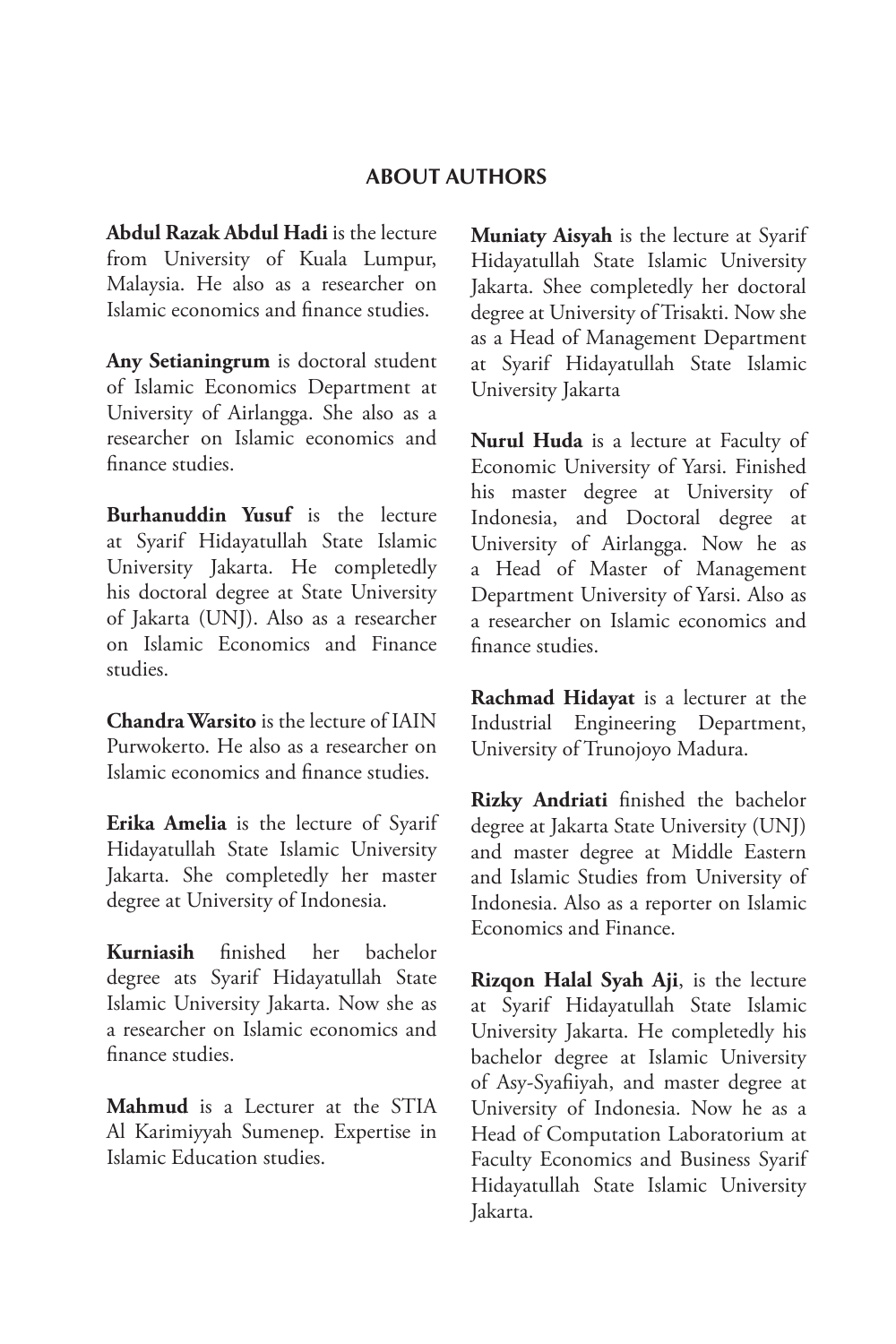**Sabarudin Akhmad** is a lecture at the Industrial Engineering Department at University of Trunojoyo. He also as a researcher on industrial engineering studies.

**Tulus Suryanto** is the lecture of IAIN Raden Intan Lampung Indonesia. He also as a researcher on Islamic economics and finance studies.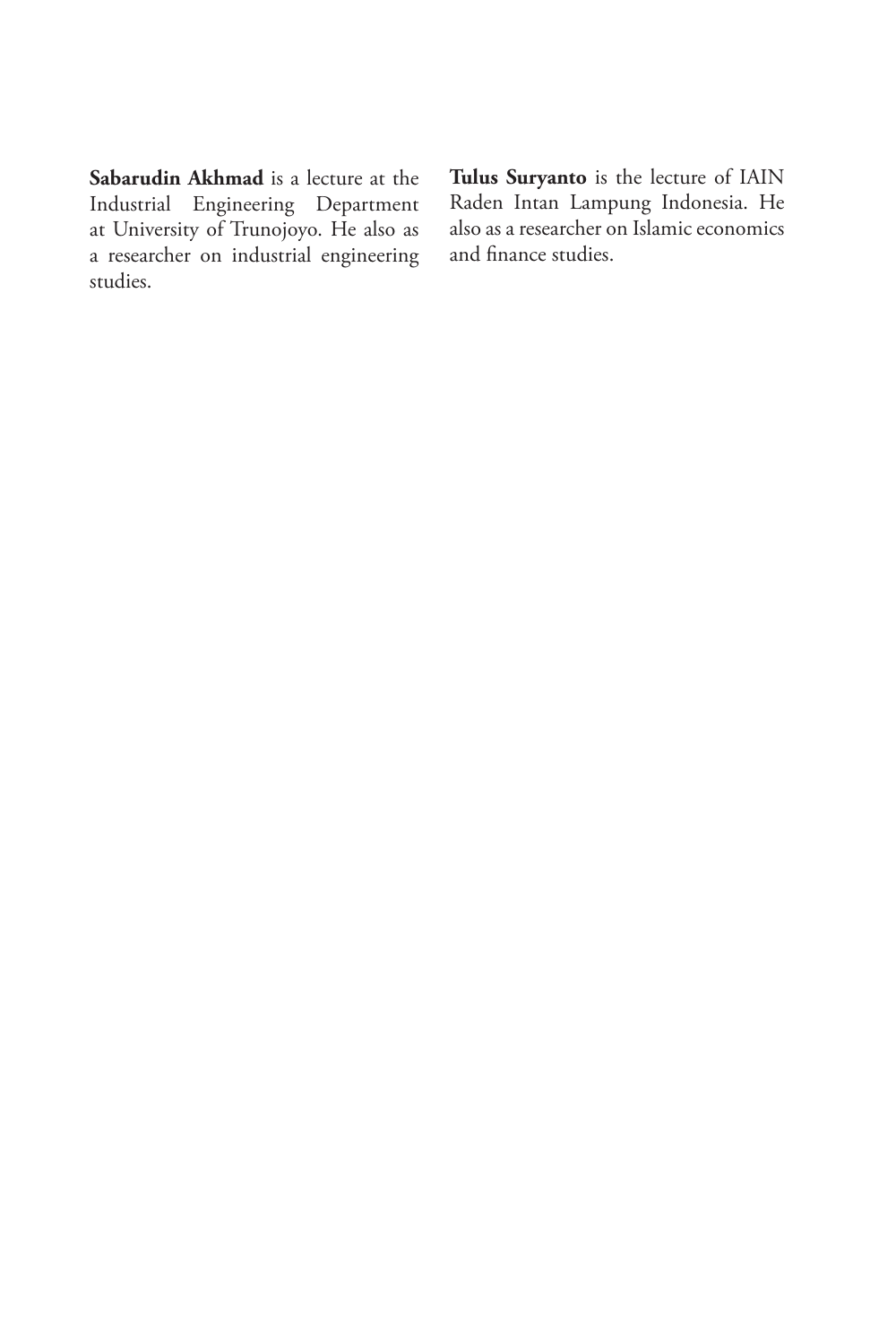## **ARTICLES AND AUTHORS**

| No                       | vol. v 11, 1 vo. 1, januar y<br>Name | Title                          | <b>Note</b>                 |
|--------------------------|--------------------------------------|--------------------------------|-----------------------------|
| 1                        | Titi Dewi                            | Mapping and Correlation        | Lecture of Syarif           |
|                          | Warninda & M.                        | Analysis of Efficiency and     | Hidayatullah State Islamic  |
|                          | Nadratuzzaman                        | Profitability: The Case of     | University Jakarta. Also    |
|                          | Hosen                                | Islamic Rural Bank             | as a researcher on Islamic  |
|                          |                                      |                                | Economics and Finance       |
|                          |                                      |                                | Studies                     |
| $\overline{2}$           | Euis Amalia &                        | <b>Evaluating The Models</b>   | Lecture of Syarif           |
|                          | Mahmudah Atiqah                      | of Sharia Microfinance         | Hidayatullah State Islamic  |
|                          |                                      | in Indonesia: Analytical       | University Jakarta. Also    |
|                          |                                      | Network Process                | as a researcher on Islamic  |
|                          |                                      | Approach                       | Economics and Finance       |
|                          |                                      |                                | Studies                     |
| $\overline{\mathcal{E}}$ | Hardius Usman                        | The Role of Religious          | Lecture of Middle East and  |
|                          |                                      | Norm on Selecting the          | Islamic Studies Department  |
|                          |                                      | Islamic Bank                   | at University of Indonesia. |
| $\overline{4}$           | Suryani &                            | A Developing Model of          | Lecture of STAIN            |
|                          | Hendryadi                            | Relationship Between           | Malikussaleh and Lecture    |
|                          |                                      | Service Quality, Customer      | of At-Thahiriyah Islamic    |
|                          |                                      | Satisfaction, Loyalty, and     | University Jakarta          |
|                          |                                      | Word of Mouth in Islamic       |                             |
|                          |                                      | Banking                        |                             |
| $\overline{5}$           | Yoghi Citra                          | Macroeconomic Variable         | Lecture of Syarif           |
|                          | Pratama                              | and Its Influence              | Hidayatullah State Islamic  |
|                          |                                      | on Performance of              | University Jakarta          |
|                          |                                      | Indonesian Islamic             |                             |
|                          |                                      | Banking                        |                             |
| $\overline{6}$           | Indah Mulia Sari,                    | <b>Factors</b> That Influenced | Lecture of SEBI Islamic     |
|                          | Hendro Wibowo,                       | People to Become Islamic       | Business School. Also as    |
|                          | & Edy Suprapto                       | Bank Customer: a Study         | a researcher on Islamic     |
|                          |                                      | on Kancana Villagers           | Economics and Finance       |
|                          |                                      |                                | Studies                     |
| 7                        | Irfan Syauqi Beik                    | <b>Construction of CIBEST</b>  | Lectures of Agricultural    |
|                          | & Laily Dwi                          | Model As Measurement           | Institute Bogor (IPB). Also |
|                          | Arsyianti                            | of Poverty and Welfare         | as a researcher at CIBEST   |
|                          |                                      | Indices From Islamic           |                             |
|                          |                                      | Perspective                    |                             |

Vol. VII, No. 1, January 2015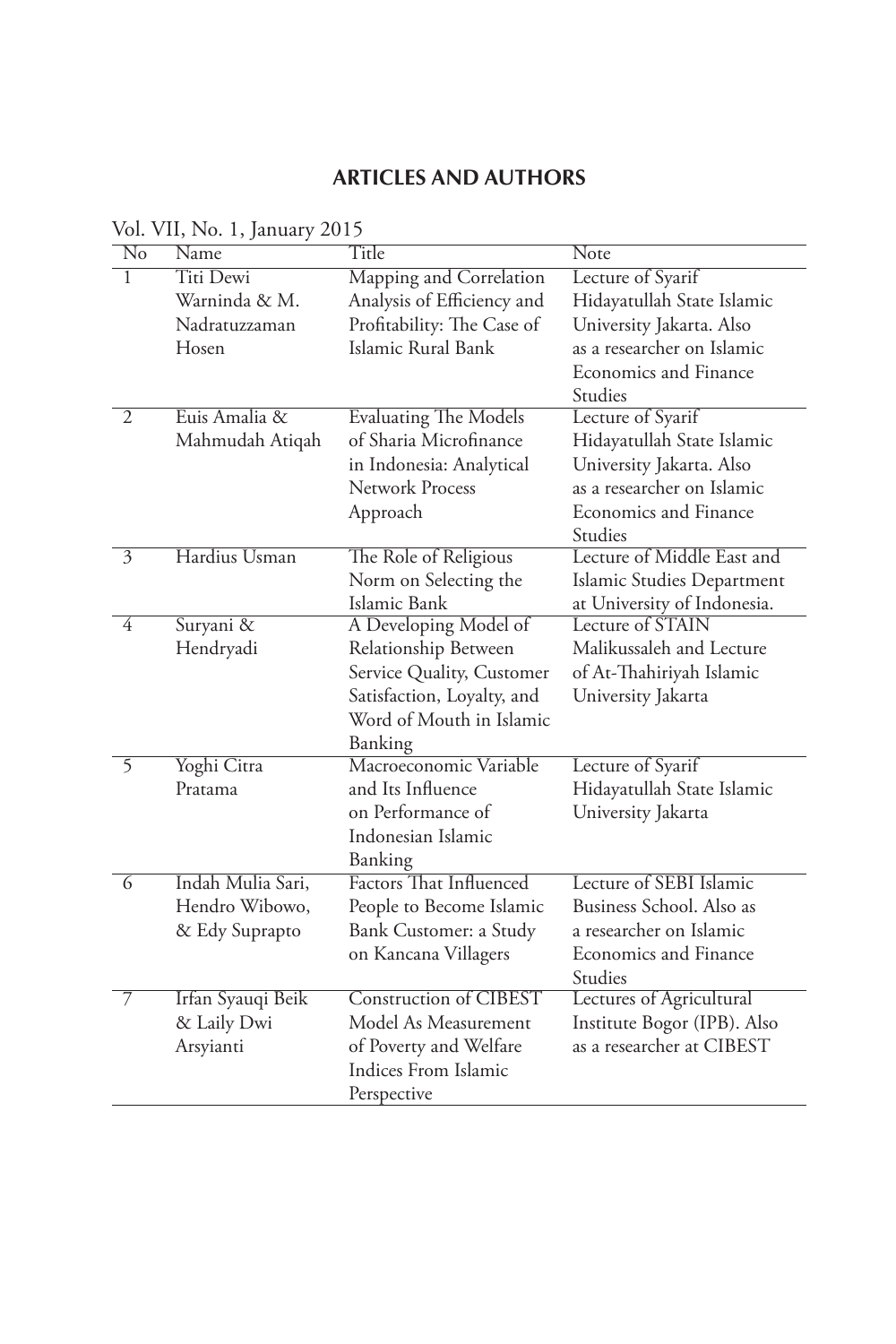| 8        | M. Sabri Haron,   | The Assesment of            | Lecturer at Pusat Citra     |
|----------|-------------------|-----------------------------|-----------------------------|
|          | Riki Rahman &     | Inclusiveness Principle of  | Universiti, Universiti      |
|          | Bayu T Possumah   | Malaysian New Economic      | Kebangsaan Malaysia         |
|          |                   | Model: Maqashid             | (UKM). Also researcher      |
|          |                   | Syar'iyyah Perspective      | on Islamic Economics and    |
|          |                   |                             | <b>Finance Studies</b>      |
| $\Omega$ | Abdul Hamid       | The Impact of Spin-off      | Lecture of Syarif           |
|          |                   | Policy To The Profitability | Hidayatullah State Islamic  |
|          |                   | on Indonesian Islamic       | University Jakarta.         |
|          |                   | <b>Banking Industry</b>     |                             |
| 10       | Zuhairan Y. Yunan | Measurement of Shariah      | Lecture of Syarif           |
|          | & Mia Rahmasari   | Stock Performance           | Hidayatullah State          |
|          |                   | Using Risk Adjusted         | Islamic University Jakarta. |
|          |                   | Performance                 | Researcher at University of |
|          |                   |                             | Prof. Dr. Hamka (Uhamka)    |

## Vol. VII, No. 2, July 2015

| No             | Name              | Title                              | Note                          |
|----------------|-------------------|------------------------------------|-------------------------------|
|                | Wiwiek Rabiatul   | The Impact of Financial            | Lecture of University of      |
|                | Adawiyah          | Liberalization on Islamic          | Jenderal Soedirman. Also as   |
|                |                   | Bank's Efficiency in               | a researcher on economics     |
|                |                   | Indonesia                          | and finance studies           |
| $\overline{2}$ | Rachmad Hidayat,  | <b>Effects of Service Quality,</b> | Lecture of Industrial         |
|                | Sabarudin         | Customer Trust, and                | <b>Engineering Department</b> |
|                | Akhmad,           | <b>Customer Religious</b>          | University of Trunojoyo.      |
|                | Machmud           | Commitment on                      | Lecture of Islamic Education  |
|                |                   | Customer Satisfaction and          | Department, STI Al-           |
|                |                   | Loyalty of Islamic Banks           | Karimiyah                     |
|                |                   | in East Java                       |                               |
| $\overline{3}$ | Muniaty Aisyah    | Peer Group Effects on              | Lecture of Syarif             |
|                |                   | Moslem Consumer's                  | Hidayatullah State Islamic    |
|                |                   | Decision To Purchase               | University Jakarta. Also      |
|                |                   | Halal-Labeled Cosmetics            | as a researcher on Islamic    |
|                |                   |                                    | <b>Economics and Finance</b>  |
|                |                   |                                    | Studies                       |
| 4              | Rizqon Halal Syah | The Intellectural Capital          | Lecture of Syarif             |
|                | Aji & Kurniasih   | Effect on Financial                | Hidayatullah State Islamic    |
|                |                   | Performances at Islamic            | University Jakarta. Also      |
|                |                   | Insurance                          | as a researcher on Islamic    |
|                |                   |                                    | <b>Economics and Finance</b>  |
|                |                   |                                    | Studies                       |
| 5              | Tulus Suryanto &  | Capital Market                     | Lecture of IAIN Raden         |
|                | Abd Razak Abdul   | Integration: Palestine and         | Intan Lampung. Lecture of     |
|                | Hadi              | Isreaeli Experience                | University of Kuala Lumpur    |
|                |                   |                                    |                               |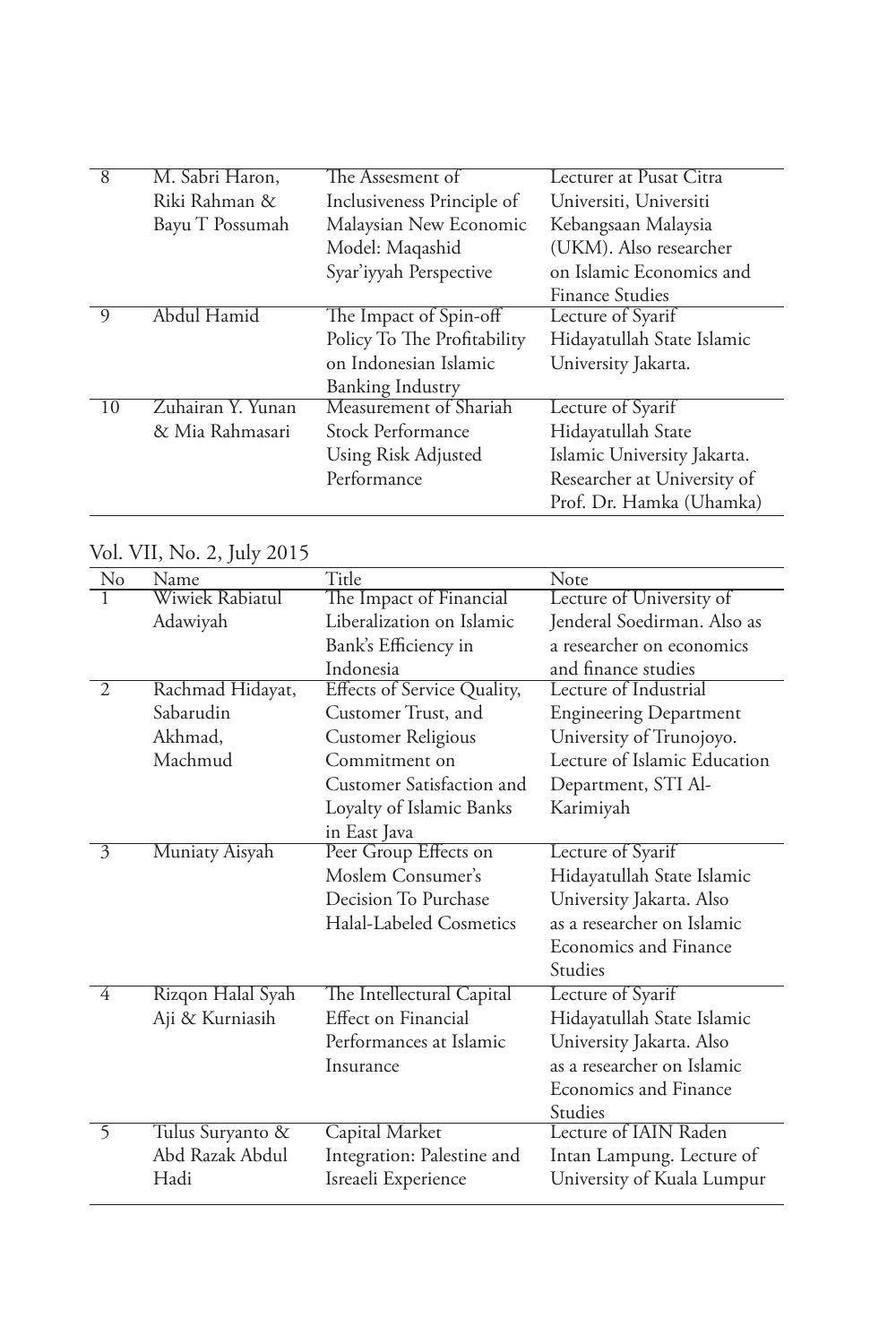| 6              | Rizky Andriati &  | The Effect of Productive   | Lecture at University of     |
|----------------|-------------------|----------------------------|------------------------------|
|                | Nurul Huda        | Zakah Mentoring on The     | Yarsi. Researcher on Islamic |
|                |                   | Wealth of Mustahik         | Economics and Finance        |
|                |                   |                            | Studies                      |
| 7              | Chandra Warsito   | The Image of Financial     | Lecture at IAIN Purwokerto.  |
|                |                   | Institution as Islamic     | Researcher on Islamic        |
|                |                   | Bank in Mediation Service  | Economics and Finance        |
|                |                   | Quality and Customer       | Studies                      |
|                |                   | Satisfaction on Customer   |                              |
|                |                   | Loyalty in Purwokerto      |                              |
| $\overline{8}$ | Erika Amelia      | Financial Ratio and Its    | Lecture of Syarif            |
|                |                   | Influence to Profitability | Hidayatullah State Islamic   |
|                |                   | in Islamic Banks           | University Jakarta. Also     |
|                |                   |                            | as a researcher on Islamic   |
|                |                   |                            | Banking studies              |
| $\Omega$       | Burhanuddin Yusuf | Human Resources            | Lecture of Syarif            |
|                |                   | Development of             | Hidayatullah State Islamic   |
|                |                   | Sharia Banking:            | University Jakarta. Also     |
|                |                   | Phenomenological           | as a researcher on Islamic   |
|                |                   | Approach                   | <b>Economics and Finance</b> |
|                |                   |                            | Studies                      |
| 10             | Any Setianingrum  | Application of Pattern     | Doctoral student at Islamic  |
|                |                   | of Islamic State Revenue   | Economics Department at      |
|                |                   | Policy to Improve The      | University of Airlangga      |
|                |                   | Ability of Indonesia's     |                              |
|                |                   | Fiscal                     |                              |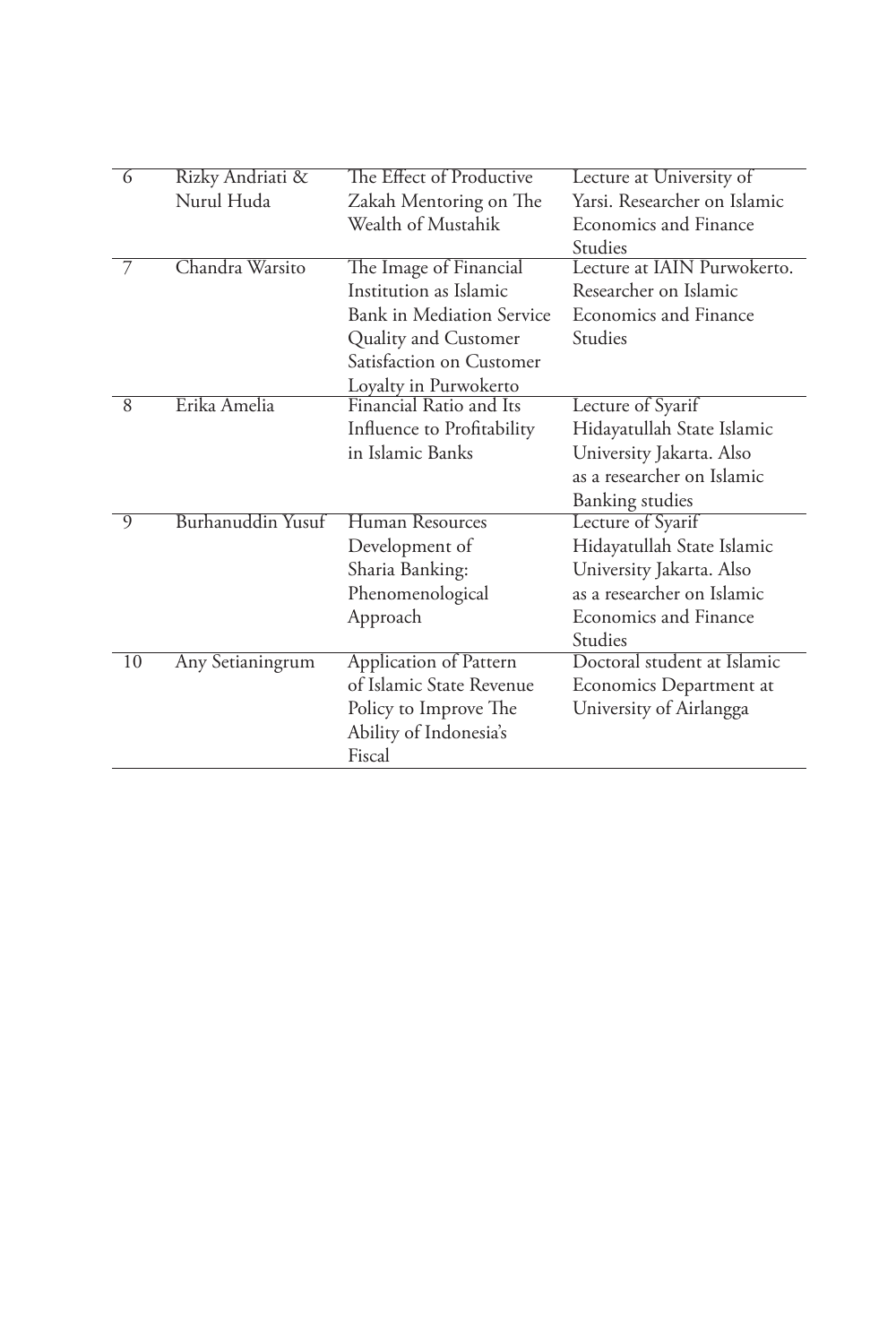#### **INDEX**

Analytical network process ANOVA BOPO Capital adequacy ratio Capital market integration Case study analysis CIBEST model Contemporary group Consumer's behavior Customer's loyalty Customer's satisfaction Customer's trust Data envelopment analysis Deposit margin Dog quadrant Dummy variable **Efficiency** Finance Financial liberalization Financial ratio Financing to deposit ratio Fiscal Halal-labeled Historical analysis Human resources Human resources management Image Inclusiveness principles Intellectual capital Islamic bank Islamic insurance Islamic rural bank Loyalty Macroeconomic variables Management

Maqashid shariah Marketing New economic model Non performing finance Partial least square Peer group Performance Phenomenological approach Poverty Profitability **Prosperity** Question-mark quadrant Religious commitments Religious norms Revenue Risk adjusted performance Saving behavior Service quality Shariah compliance Shariah microfinance Shariah stock Sleeper quadrant Spin-off Star quadrant Stock performance Strategy Structural equation model Traditional group Vector auto regressive Vector error correction model Welfare indices Word of mouth Zakah mentoring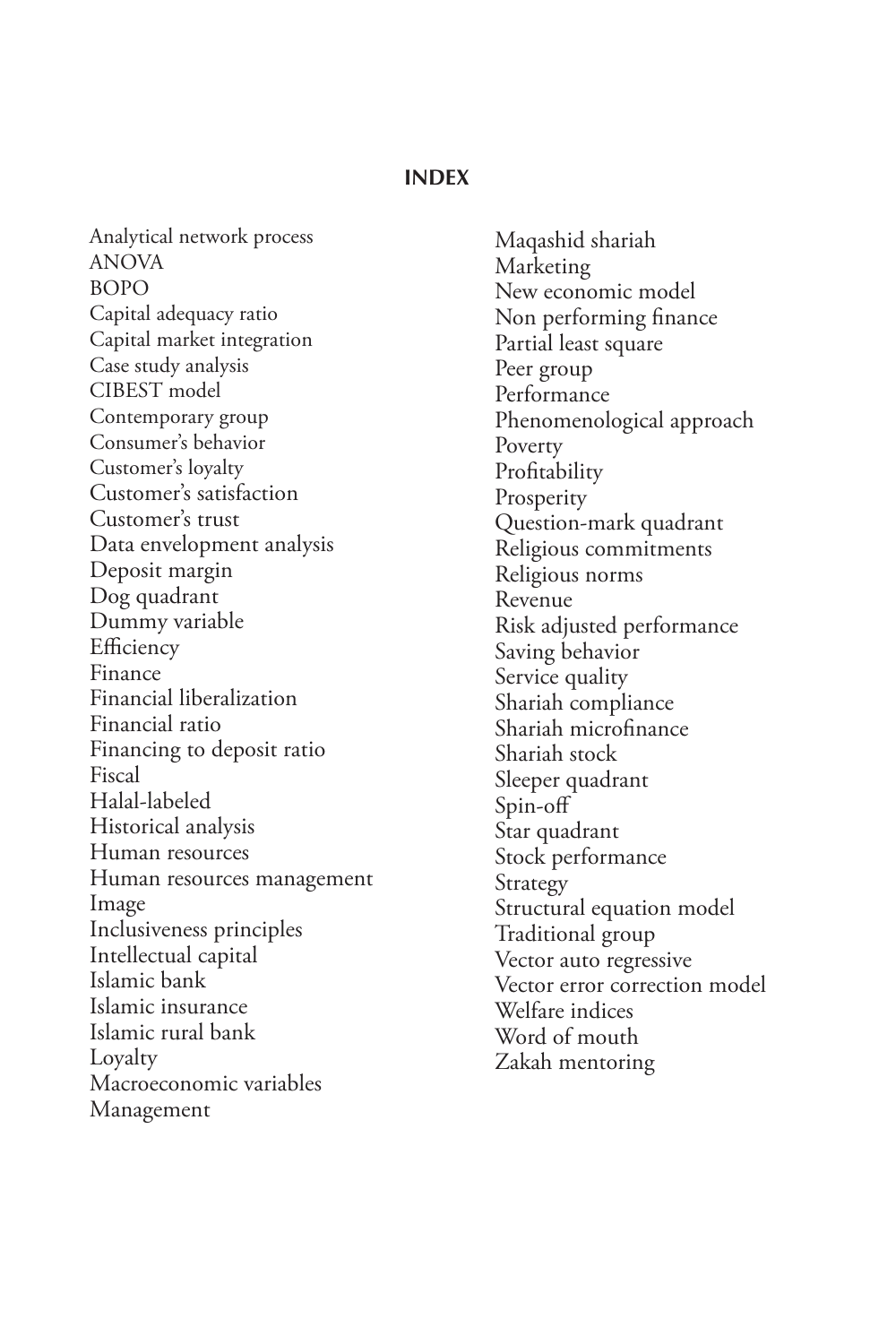# AL-IQTISHAD *Journal of Islamic Economics*

### **VGUIDANCE FOR WRITING IN Journal of Al-Iqtishad**

- 1. The manuscripts represent academic research in Islamic economics and Finance discipline.
- 2. Upon the publication of the manuscript, the author should provide a letter states that the manuscripts have never been, or under consideration to be, published in other journal publications.
- 3. Structure of the manuscripts
	- **a. Title.** The title should be short, clear, and informative, but does not exceed 9 words.
	- **b. Author's names and institutions**. The author's names should be accompanied by the author's institutions and email addresses, without any academic titles and/or job title.
	- **c. Abstract and keywords**. The abstract should be less than 150 words. The key words should be 2 to 5 phrases.
	- **d. Introduction.** This section explains the backround of the study, and aims of the manuscripts. It should be written without numbers and/or pointers.
	- **e. Literature Review.** This section explains the theoretical framework that used on this research, a review on the previous research in the area.
	- **f. Methods.** This section describes the tools of analysis along with the data and their sources.
	- **g. Discussion.** This section explains the results of the study.
	- **h. Conclusions.** This section concludes and provides policy implications, if any, of the study.
	- **i. References.** This section lists only the papers, books, or other types of publications referred in the manuscript.
- 4. The authors should provide an index of subject, namely the specific terms in the manuscript. The authors should also provide the index of authors, namely the key authors of papers referred in the manuscript. Please write the family name followed by the given name.
- 5. Estimation result from a software package is not allowed to be directly presented in the paper. They should be presented in equations with the appropriate estimation results.
- 6. Table format should contains only heading and contents. Please provide the top and bottom lines, along with the line(s) that separate the heading and the contents. Example:

**Table 1. The Growth of Third Party Fund, Financing and Asset (Billion rupiah)**

|             | 2009 | 2010 | 2011 | 2012                                          | 2013 | $2014*$ |
|-------------|------|------|------|-----------------------------------------------|------|---------|
| Fundraising |      |      |      | 52.271 76.036 115.415 147.512 174.018 186.608 |      |         |
| Financing   |      |      |      | 46.886 68.181 102.655 147.505 179.284 187.886 |      |         |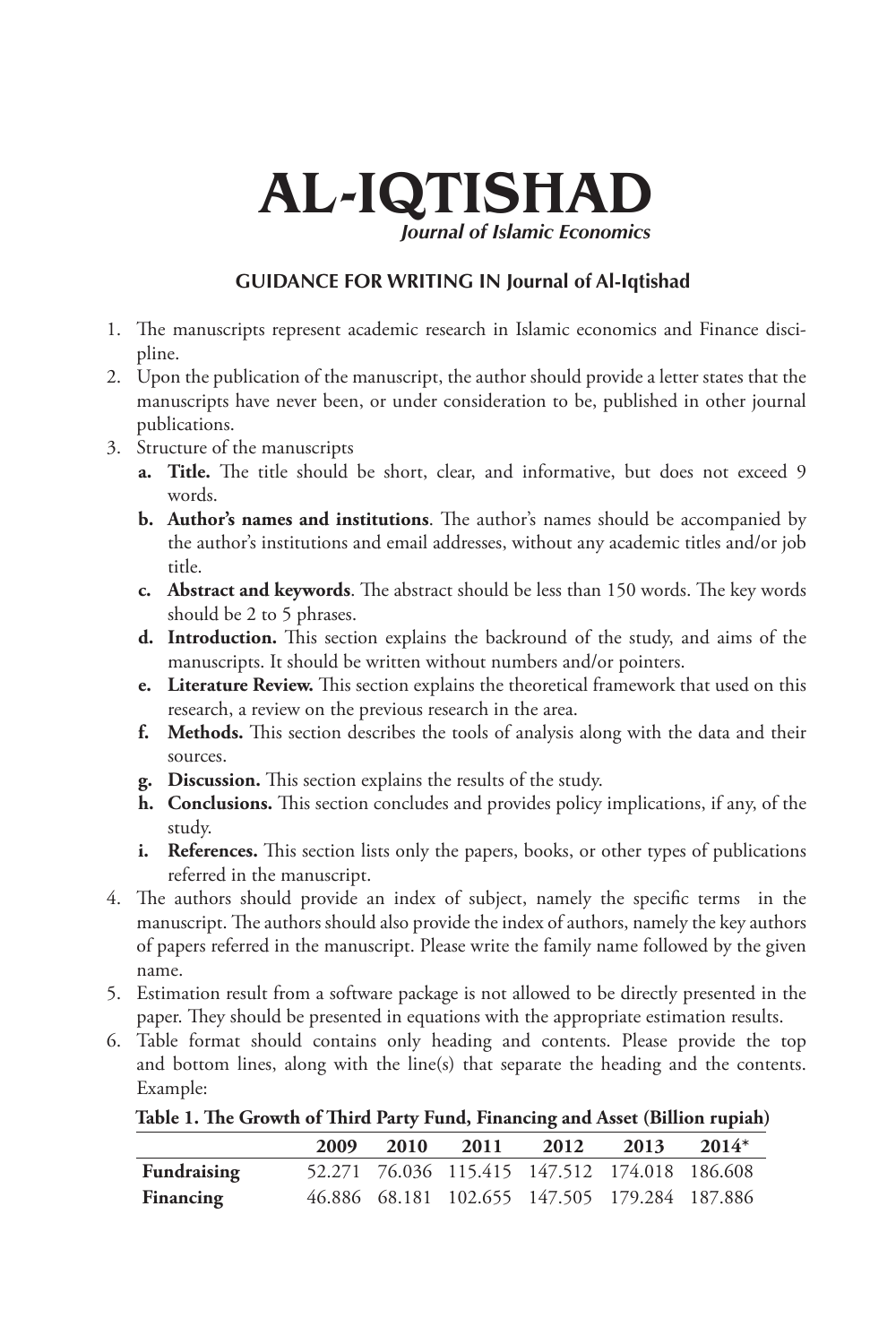#### **Asset** 66.090 97.519 145.467 195.018 229.557 244.197 Source: Islamic banking statistics, Bank of Indonesia

- 7. Acknowledgment, if any, should be written as the foot-note of the manuscript's title.
- 8. The manuscript is prepared in a quarto paper, single-sided, and double-space format. A new paragraph should start 5 characters from the left margin, using 12-size, times-newromans font type.
- 9. The manuscript is written in proper English, either British or American English, but not the combination of both, except for special editions.
- 10. The manuscript should be in no less than 25 pages long.
- 11. The top and bottom margins are 1 inch.
- 12. The title is written using capital letters of 14 font size, centre position.
- 13. Sub titles are written using capital letters, started from the left margin.
- 14. Sub of sub titles are written using capital letters only at the beginning of each word except for connecting words. They should be started from the left margin.
- 15. References should be those of the last ten years publication, unless they are key references.
- 16. Citation in the text body should be written using the family name and years of publication. Example:
	- a. Hill (2001) suggests that the objective of depreciation ….
	- b. According to Kotter (1867), intra industry trade can be …
	- c. Wagner (in McCain, 1982) states that …
	- d. The definition of flypaper effect is … (Wagner, 1976).
- 17. Tables and figures should be presented as follows:
	- a. The name of tables and figures should follow a numbering system (Arabic numbering system). The names of the tables and figures are on the top and bottom parts of the tables, respectively.
	- b. The tables and figures should provide the source of information, if any, at the bottom part of both.
- 18. References should be written in alphabetical order, without any number. They should be written using the following criteria:
	- a. For books, the format should follow the following example: Al Arif, M. N. R. 2010. *Dasar-dasar Pemasaran Bank Syariah*. Bandung: Alfabeta.
	- b. For papers that are part of a book, the format should follow the following example: Bahl, R. 2000. *How to Design a Fiscal Decentralization*. in Sahid, Y. (eds.), *Local Dynamics in an Era of Globalization*, 25-26, London: Oxford University Press.
	- c. For journal/magazine papers, the format should follow the following example: Al Arif, M. N. R. 2012. *Efek Multiplier Wakaf Uang dan Pengaruhnya Terhadap Program Pengentasan Kemiskinan*. Jurnal Asy-Syir'ah Fakultas Syariah UIN Sunan Kalijaga Yogyakarta, Vol. 46, No. 1, Januari 2012, hlm. 10 – 12.
	- d. For internet references, the format should follow the following example: Kharlie, Ahmad Tholabi. 2006. "Formalisasi Syariat Islam, Mengapa Tidak?", http// www.ahmadtholabi.wordpress.com, accesed on 17 Maret 2014
	- e. For magazine, the format should follow the following example: Asa, Syu'bah. 2004 "Pengantin Darah", dalam *Tempo,* No. 30/XXX111/20, 20 September 2004